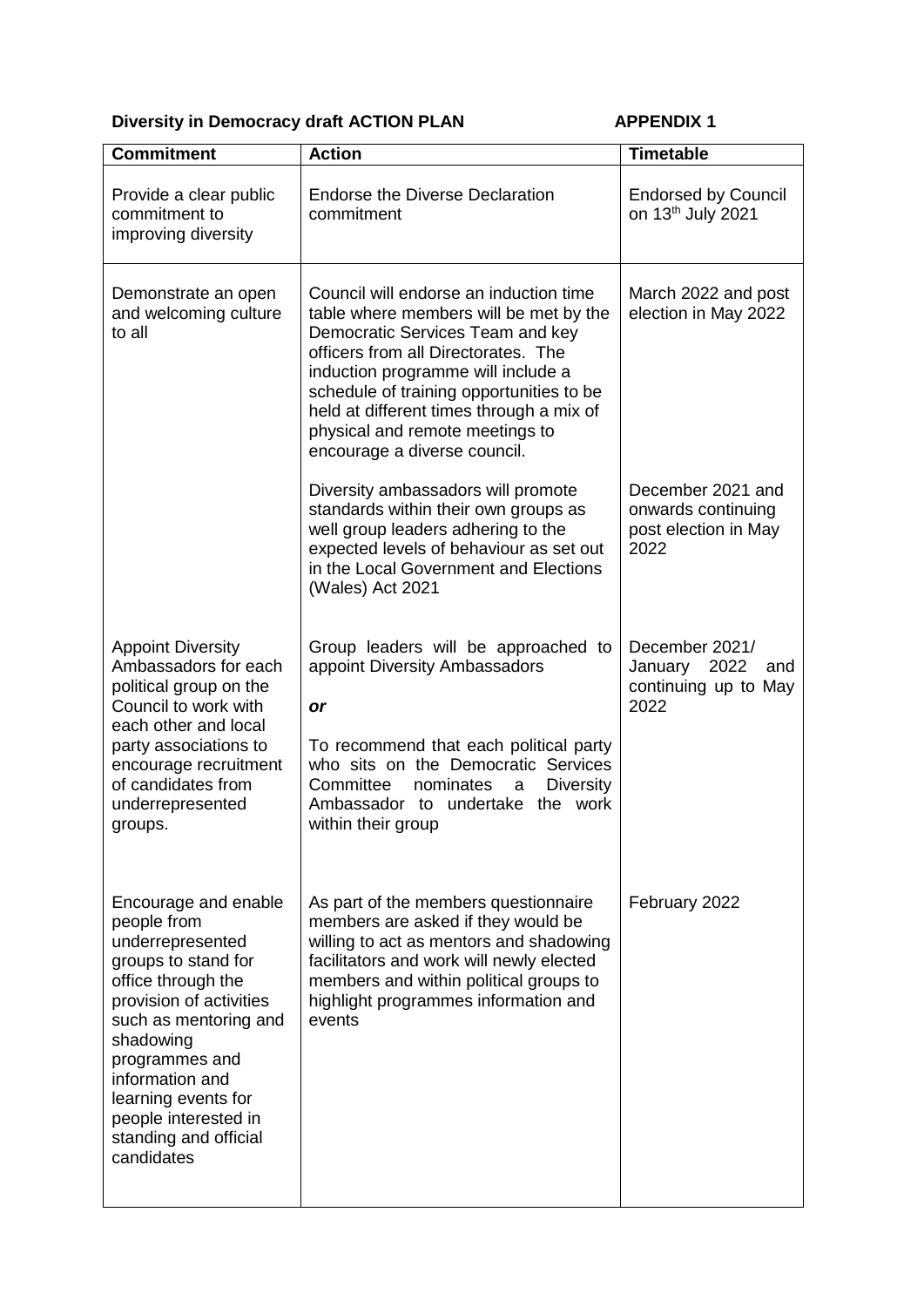| Proactive engagement<br>and involvement with<br>local community groups<br>and partner<br>organisations<br>supporting and                                                                                      | <b>Utilise</b><br><b>WLGA</b><br>the<br>pre-candidate<br>highlighted<br>information<br>on web via<br>Election team and on specific election<br>pages.                                                                                                                                                                                                                                                                                                                                                                                                                                                   | December 2021/<br>January 2022                                              |
|---------------------------------------------------------------------------------------------------------------------------------------------------------------------------------------------------------------|---------------------------------------------------------------------------------------------------------------------------------------------------------------------------------------------------------------------------------------------------------------------------------------------------------------------------------------------------------------------------------------------------------------------------------------------------------------------------------------------------------------------------------------------------------------------------------------------------------|-----------------------------------------------------------------------------|
| representing<br>underrepresented<br>groups:                                                                                                                                                                   | Link to short film<br>Liaise with underrepresented groups to<br>promote this information directly                                                                                                                                                                                                                                                                                                                                                                                                                                                                                                       | 2022<br>January<br>and<br>ongoing                                           |
| Promote<br>communication and<br>raise awareness of the<br>role of a councillor with<br>local community groups<br>and partner<br>organisations<br>supporting and<br>representing<br>underrepresented<br>groups | Promote materials on the Council's<br>website to include existing and updated<br>publications from the WLGA, the<br>Independent Remuneration Panel for<br>Wales reports and locally developed<br>materials and guides These will include<br>Be a Councillor website<br>$\bullet$<br>https://www.beacouncillor.wales<br><b>WLGA online Councillors Guide</b><br>$\bullet$<br><b>National Competency</b><br>$\bullet$<br>framework for elected members<br>is now being developed prior to<br>the 2022<br>IRP Annual Report 2022/23<br>٠<br>The WLGA's online "Councillor"<br>Guide for the 2022 elections | Jan/Feb<br>2022<br>and<br>continuing<br>until<br><b>up</b><br>the elections |
|                                                                                                                                                                                                               | Participate in co-ordinated activities<br>between authorities including<br>information and awareness campaigns<br>and open days                                                                                                                                                                                                                                                                                                                                                                                                                                                                         | As and when<br>arranged                                                     |
| Ensure that all<br>members and<br>candidates complete<br>the Welsh Government<br>candidates' and<br>councillors' survey<br>distributed at election<br>time.                                                   | A copy of the survey will be given to all<br>candidates who submit a nomination<br>paper to stand for election and its<br>completion will be encouraged<br>by<br>election/democratic services staff                                                                                                                                                                                                                                                                                                                                                                                                     | May/June 2022                                                               |
| Set ambitious targets<br>for candidates from<br>under-represented<br>groups at the 2022<br>local elections                                                                                                    | Enhance web pages to home page to<br>have maximum coverage - use social<br>media platforms to promote the role of<br>Councillor.                                                                                                                                                                                                                                                                                                                                                                                                                                                                        | Jan/Feb 2022                                                                |
|                                                                                                                                                                                                               | Provide links to partner organisations to<br>underrepresented groups and send<br>questionnaires regarding take up - ask<br>for contact addresses to follow up                                                                                                                                                                                                                                                                                                                                                                                                                                           |                                                                             |
|                                                                                                                                                                                                               | Undertake a survey post 2022 elections<br>barriers experienced<br>review<br>by<br>to<br>members?                                                                                                                                                                                                                                                                                                                                                                                                                                                                                                        | Jan/Feb 2023                                                                |
| Provide a<br>comprehensive training                                                                                                                                                                           | Continue to<br>provide<br>comprehensive<br>member support and development as                                                                                                                                                                                                                                                                                                                                                                                                                                                                                                                            | Ongoing                                                                     |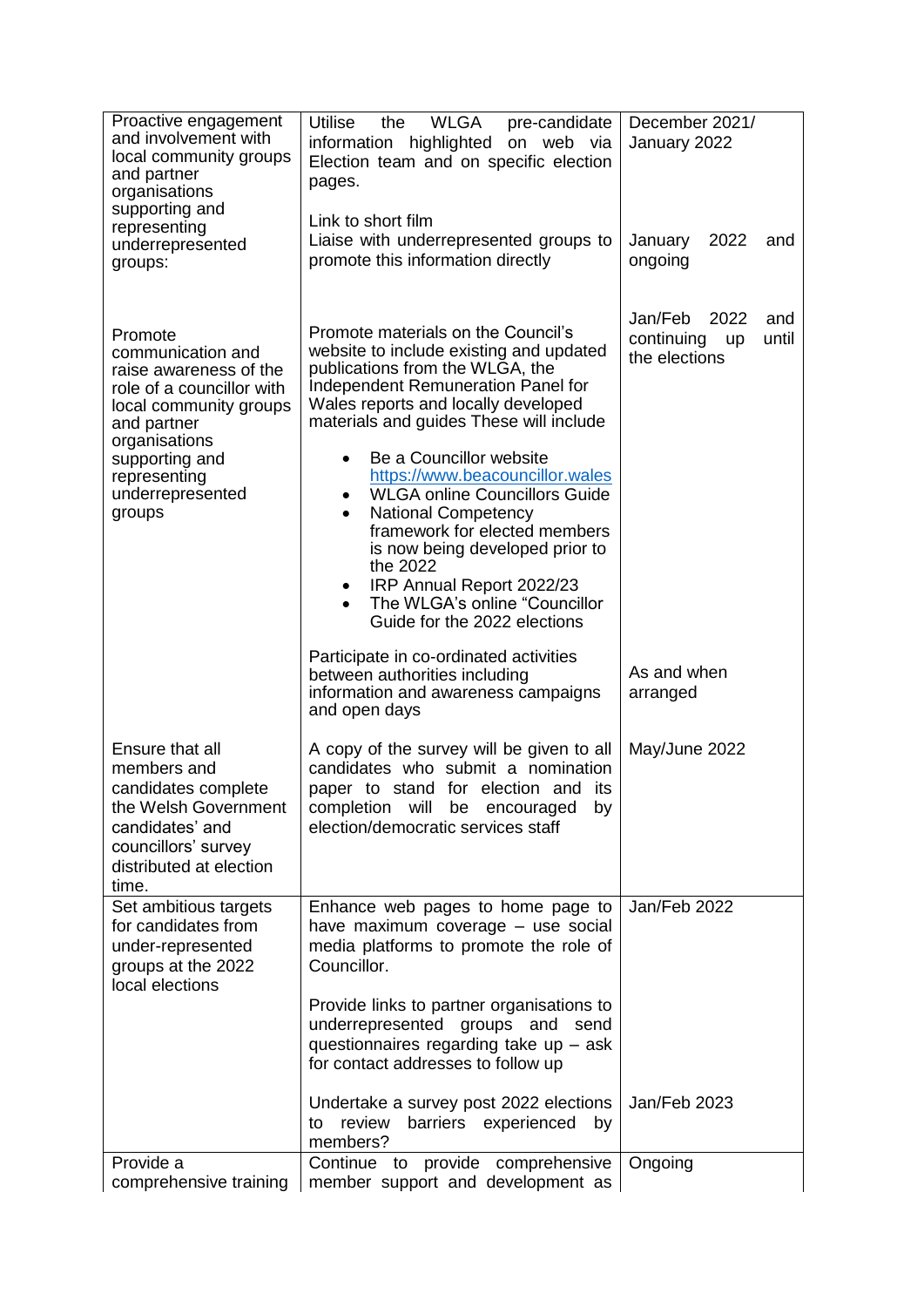| and development<br>programme to support                                                                                                                                                                                                                                                                                | set out in the WLG Charter                                                                                                                                                                                                                                                                                          |                                                                 |
|------------------------------------------------------------------------------------------------------------------------------------------------------------------------------------------------------------------------------------------------------------------------------------------------------------------------|---------------------------------------------------------------------------------------------------------------------------------------------------------------------------------------------------------------------------------------------------------------------------------------------------------------------|-----------------------------------------------------------------|
| members in their role<br>using a variety of<br>delivery methods.                                                                                                                                                                                                                                                       | Continue to work with the WLGA to<br>review and promote current and future<br>training platforms including online<br>platforms                                                                                                                                                                                      | Ongoing                                                         |
|                                                                                                                                                                                                                                                                                                                        | Develop and adopt the members<br>induction programme.                                                                                                                                                                                                                                                               | Ongoing with a view<br>rolling<br>out<br>to<br>post<br>May 2022 |
|                                                                                                                                                                                                                                                                                                                        | Utilise the Members Competency<br>Framework to inform members personal<br>specifications and role descriptors so<br>that members are aware of roles and<br>responsibilities to enable them to carry<br>out their duties as a councillor.                                                                            | Ongoing                                                         |
|                                                                                                                                                                                                                                                                                                                        | Members to be continued to be offered<br>annual support and development<br>reviews to identify gaps in knowledge<br>and skills and signpost to appropriate<br>training opportunities                                                                                                                                | Ongoing                                                         |
|                                                                                                                                                                                                                                                                                                                        | Review the existing Personal<br>Development Review (PDR) process for<br>Senior Salary holders with a view to<br>rolling out the option to all members                                                                                                                                                               | Post May 2022                                                   |
| Support the health<br>safety and wellbeing of<br>members whenever<br>they are performing<br>their role as councillors<br>and provide access to<br>counselling services for<br>all councillors and<br>taking a zero tolerance<br>approach to bullying<br>and harassment by<br>members including<br>through social media | Continue to promote the ability of<br>Councillors to access the Council's<br>Care First services.                                                                                                                                                                                                                   | Current and ongoing                                             |
|                                                                                                                                                                                                                                                                                                                        | Include training within the Members<br>Induction Programme on lone working<br>social media use and guides for<br>handling intimidation                                                                                                                                                                              | Post May 2022                                                   |
|                                                                                                                                                                                                                                                                                                                        | Proactively publish materials on the<br>Members Portal and remind members<br>of the availability of the materials to<br>support their health safety and well-<br>being.                                                                                                                                             | Ongoing and in line<br>with the induction<br>programme          |
|                                                                                                                                                                                                                                                                                                                        | Members provided with specific contact<br>details i.e. Chief Executive, Head of<br>Legal Services and Monitoring Officer,<br><b>Head of Democratic Services and</b><br>Democratic Services Officers if they<br>require advice and assistance -<br>Information will be included in the<br>induction pack for members | Ongoing with specific<br>focus<br>the<br>on<br>induction pack   |